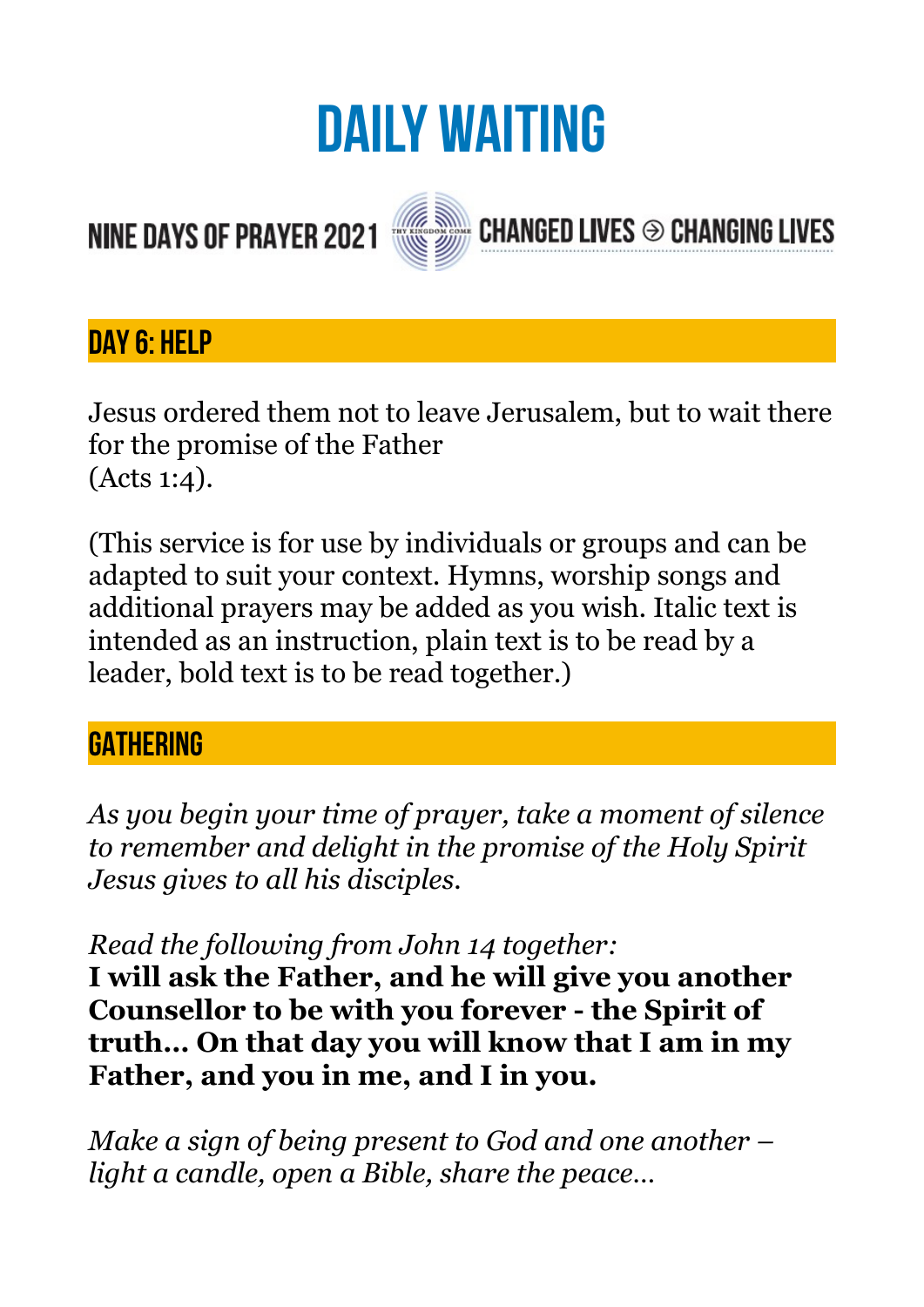Come, Holy Spirit, fill the hearts of your people **And kindle in us the fire of your love.**  Come, Holy Spirit, be with us as we pray **And leave us not as orphans.**  Come, Holy Spirit, renew us in body, mind and spirit **And send us out to be your presence in your world.**  Come, Holy Spirit, fill the hearts of your people **And kindle in us the fire of your love.** 

*Optional hymn or worship song.* 

# **LISTENING**

A prophecy about the Messiah

<sup>1</sup> The spirit of the Lord GOD is upon me, because the LORD has anointed me; he has sent me to bring good news to the oppressed, to bind up the brokenhearted, to proclaim liberty to the captives, and release to the prisoners;  $2$  to proclaim the year of the LORD's favour, and the day of vengeance of our God; to comfort all who mourn; 3 to provide for those who mourn in Zion—give them a garland instead of ashes, the oil of gladness instead of mourning, the mantle of praise instead of a faint spirit. They will be called oaks of righteousness, the planting of the LORD, to display his glory. 4 They shall build up the ancient ruins, they shall raise up the former devastations. They shall repair the ruined cities, the devastations of many generations. (Isaiah 61:1-4, NRSV)

#### **REFLECTING**

At heart, this is a list of all the different attitudes and activities we need to develop and grow in order to become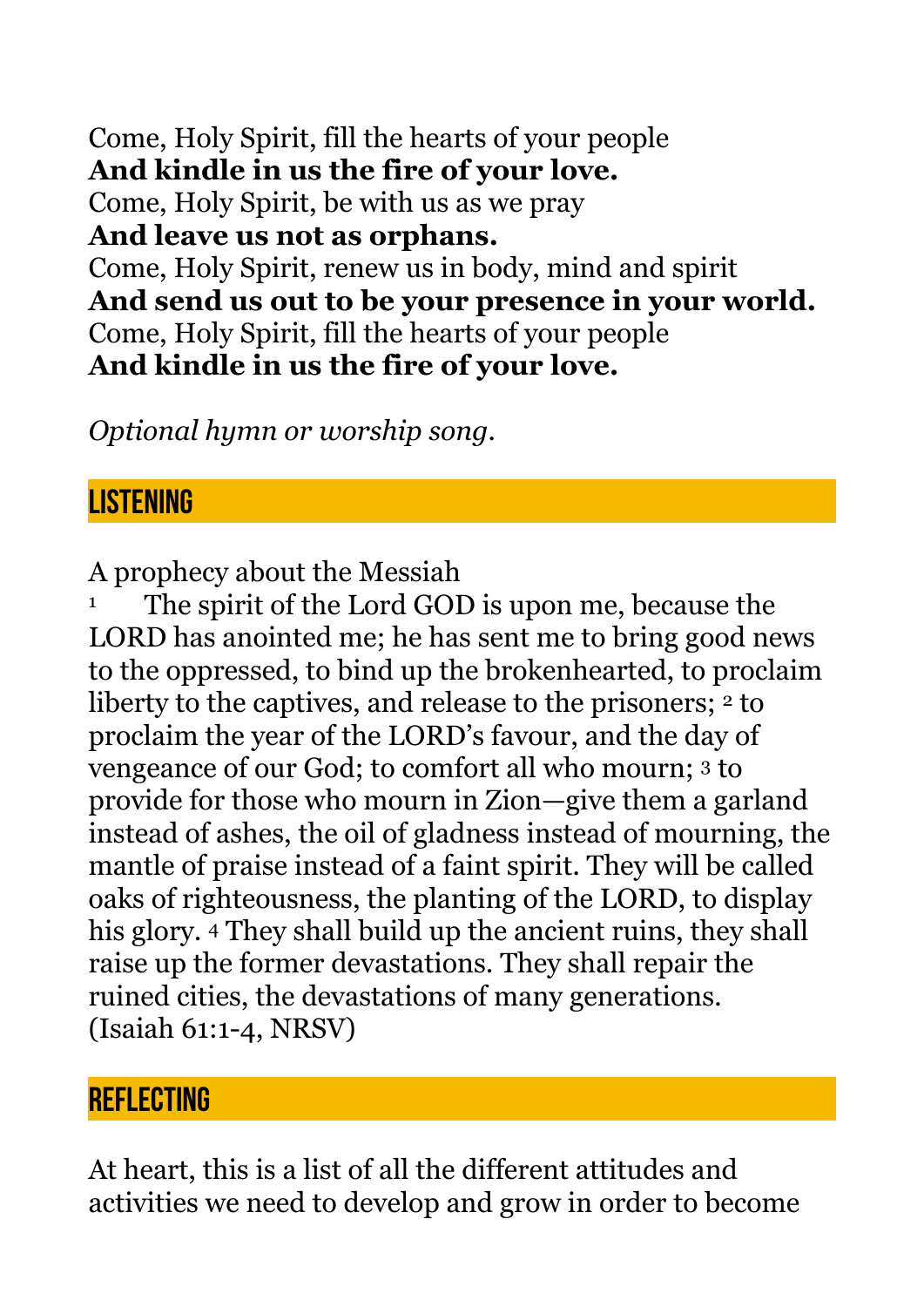helpers to another: to bring good news means we are an encourager; to bind up the broken makes us a carer; to proclaim liberty makes us a 'freedom-fighter'; to release prisoners makes us someone who unlocks another from chains; to comfort the mourners makes us a consoler; to offer a mantle of praise in place of a faint spirit means we build up another's courage. As the prophet says, if we attempt these faithfully, we will be called 'Oaks of Righteousness' and become a planting for the future.

This is the good news, prophesied by Isaiah and taken up by Jesus in Luke's recounting of Jesus' sermon in Nazareth (Luke 4:16-20). What a pity Luke stopped at the end of verse two. Jesus knows this isn't a 'quick fix', but it is God's fixed will for the world that we become builders not destroyers. It may take hard work and sweat, just as a gardener who digs over the soil in spring wields a heavy spade and finds it is back-breaking work. But only by exercising our muscles will our backs become strong enough. And only by small acts of kindness can we launch ourselves into larger ones. We may never see the oaks of righteousness reach full maturity, or the ruins that have laid devastated for centuries finally repaired. Our task may be a humbler one: 'to be a still, non-anxious presence in the world – equipped for the moment, at the place of maximum helpfulness to others'. (Brother Clark Berge, SSF).

This is a calling we must wait patiently to fulfil, in Jesus' name. So next time we feel moved to help another; next time we are swept up in a neighbour's crisis, a loved one's grief, a stranger's disaster, or a community's deprivation, let us ask ourselves: Am I being calm and collected? What are the gifts I can employ so that I contribute to the solution, not the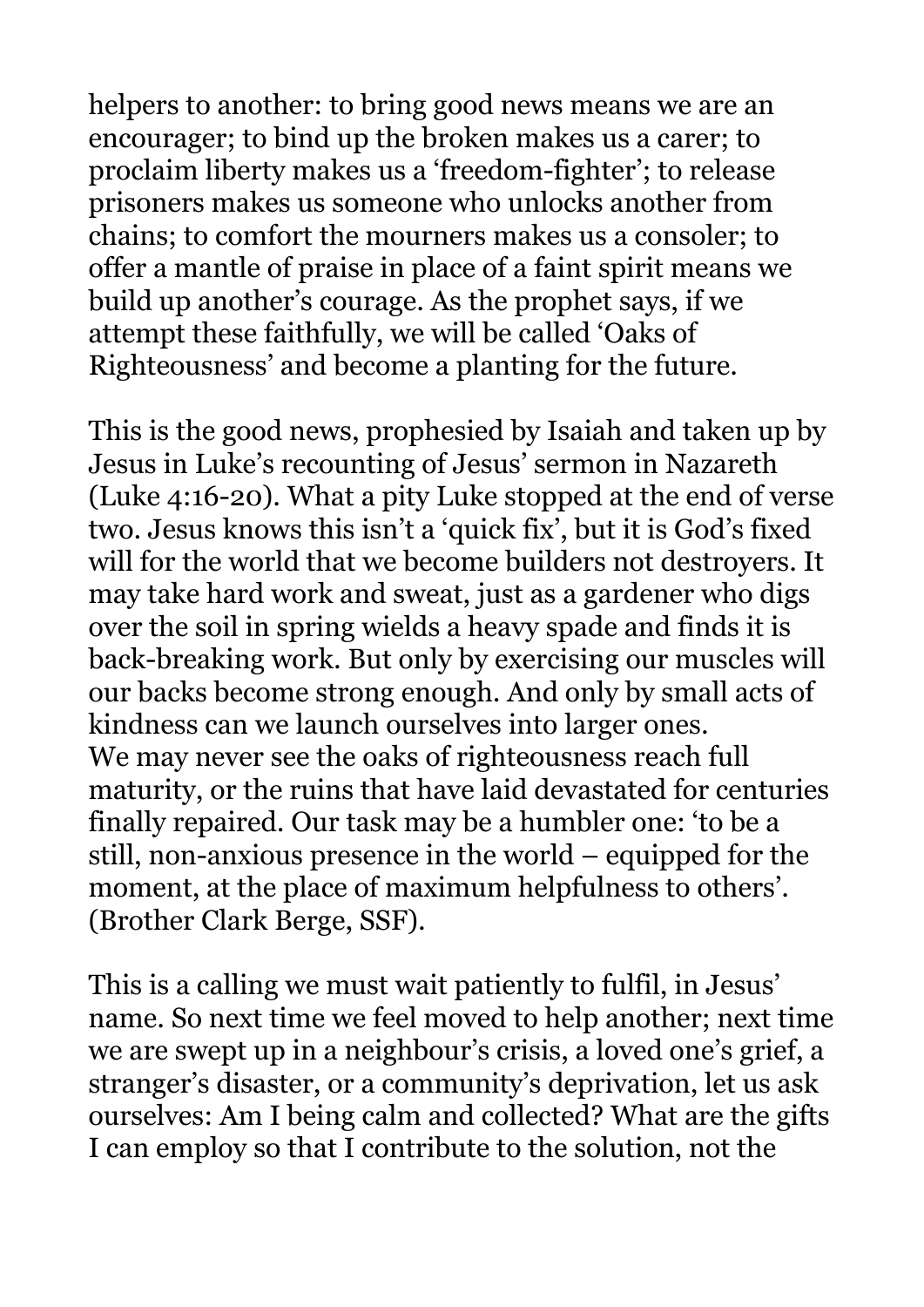problem? Where would be the place of maximum helpfulness for me to stand in this situation?

### **PSALM**

- <sup>1</sup> God is our refuge and strength, a very present help in trouble.
- <sup>2</sup> Therefore we will not fear, though the earth should change,
	- though the mountains shake in the heart of the sea;
- 3 though its waters roar and foam, though the mountains tremble with its tumult. Selah
- 4 There is a river whose streams make glad the city of God,

the holy habitation of the Most High.

- 5 God is in the midst of the city; it shall not be moved; God will help it when the morning dawns.
- 6 The nations are in an uproar, the kingdoms totter; he utters his voice, the earth melts.
- 7 The LORD of hosts is with us; the God of Jacob is our refuge. Selah (Psalm 47:1-7, NRSV)

 **Glory to the Father and to the Son, And to the Holy Spirit; As it was in the beginning, is now And shall be for ever. Amen.** 

# **PRAYING**

Constant Encourager, teach us to steady those who have lost their balance.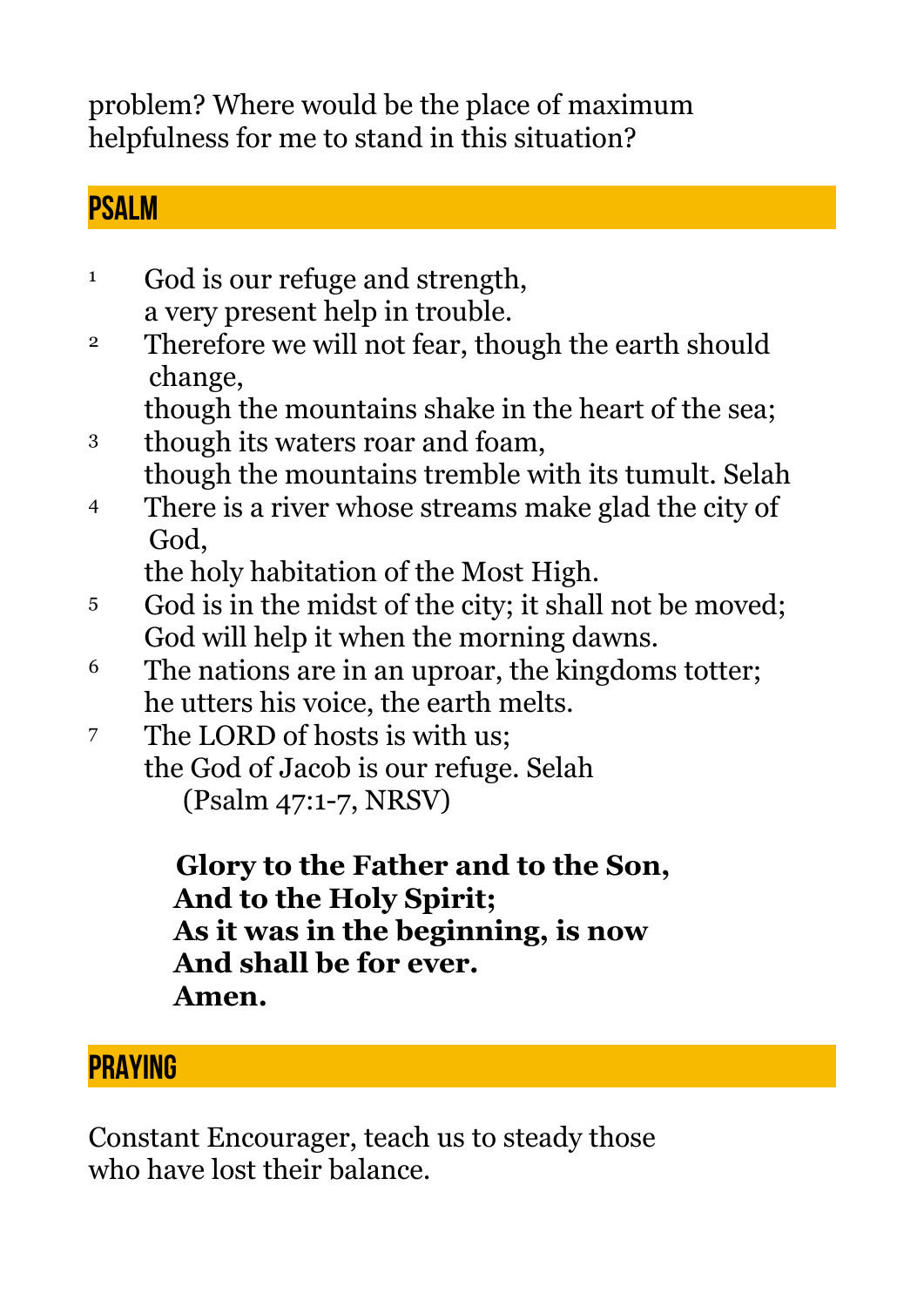May we grow into the still centre of calm for people in turmoil;

Teach us to stretch out our arms like branches of an oak tree full of leaf,

And give shade to the tired, the lonely and the lost.

### **Amen.**

We meet your Word in prophet and apostle;

*(Pause)* 

Come Holy Spirit: **Thy Kingdom Come.**

We express our thanks that you enrol us in your purposes; *(Pause)* 

Come Holy Spirit: **Thy Kingdom Come.**

We offer you our strength and energy for the tasks ahead; *(Pause)* 

Come Holy Spirit: **Thy Kingdom Come.**

We bear before you those swept away by storm and flood; *(Pause)* 

Come Holy Spirit: **Thy Kingdom Come.**

*We wait upon the work of your Spirit as we say the Lord's Prayer together:* 

**Our Father in heaven, hallowed be your name, Your kingdom come, your will be done, on earth as in heaven.** 

**Give us today our daily bread.** 

**Forgive us our sins as we forgive those who sin against us.** 

**Lead us not into temptation but deliver us from evil. For the kingdom, the power, and the glory are yours Now and for ever.** 

**Amen.**